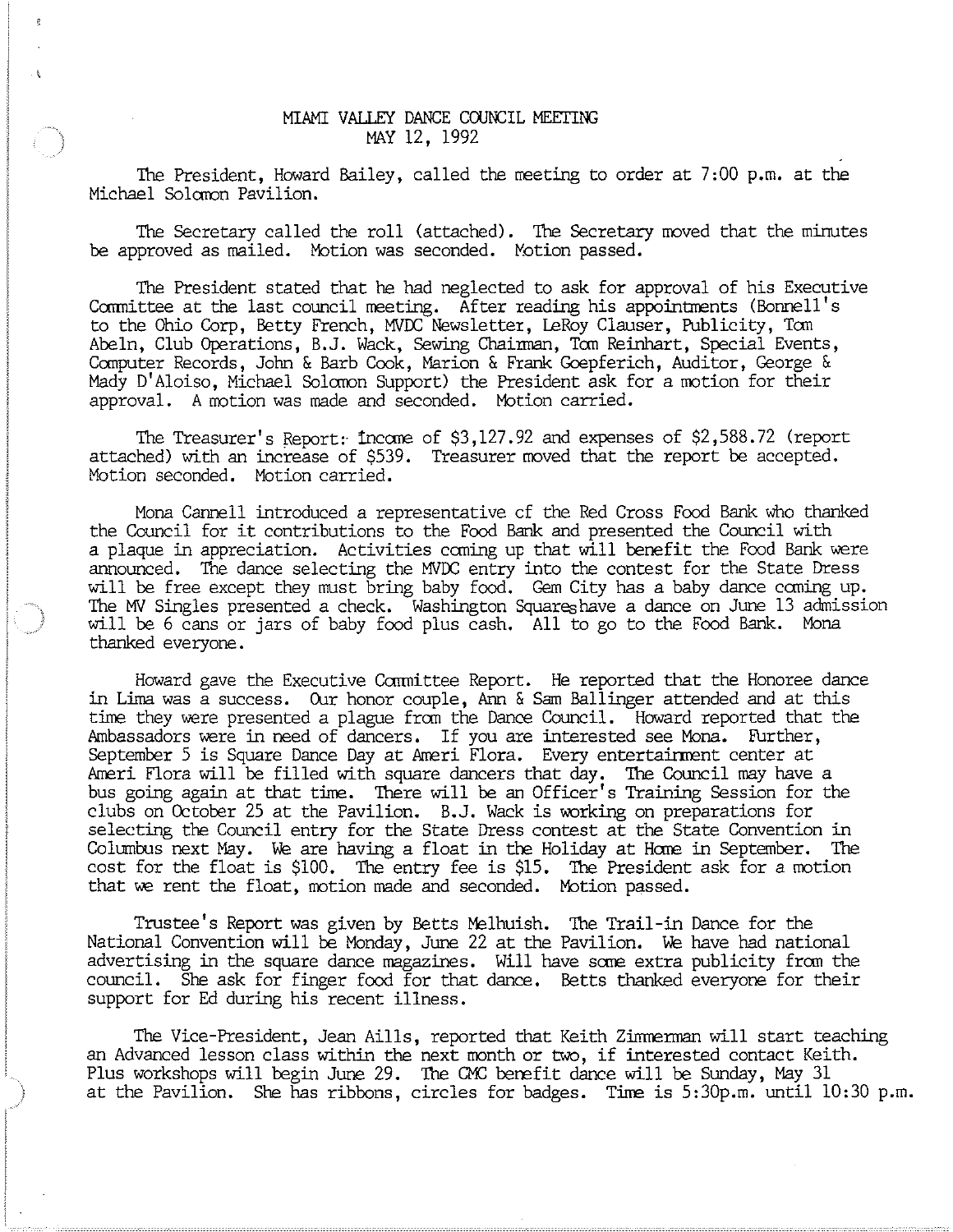John Chevalier is MC, Gay will furnish Rounds. There will be door prizes, STP. There will be a plaque for the club with the most dancers and a plaque for the club with the highest percentage of dancers. She ask for greeters and for the clubs' members to bring finger food. CMC furnished the flyers and Bob Evans will furnish coffee and McDonald's the orange drink and perhaps Stump's a relish tray.

Bob Elsner reported that sare of the clubs hadn't signed in, please do so. Also, Hoosier Corners, a club in Centerville, IN, is asking for council membership. We must have a letter of request. This was tabled until the next meeting and we have received the letter.

Publicity Chairman, leRoy Clouser, announced that the Council would be participating in the West Carrollton Paper Festival, June 13. They will have a variety of dances and a parade. The float is not available for the parade. It was decided that dancers did not wish to walk in the parade. Further, he reported that there were eleven walkers in the MS walk and six volunteers. They raised \$1,000.

Tom Reinhart, Special Events Chairman, reported that Day In The Park will be August 2. The Masonic Lodge that had their picnic there last year is coming back at the same time because they enjoyed our dancing so much.

Betty French reported she had three things to talk about. One, Rita Davis called to say that her husband, Bud, former council Treasurer, was out and getting around and that she thanked everyone for the cards, etc. Two, the council newsletter listed the date of the CMC dance as June 7 when actually it is May 31. Three: forms for lesson classes are due in July. There is one form for each lesson class (basic, mainstream, etc). Also, the last newsletter was in the last issue of American Square Dance Magazine. She has had requests from all over the country for copies. Those sending too much postage were informed that the overage was donated to the Food Bank.

John Chevalier reported that the Caller's Association met on Sunday May 9.and discussed Hi-Lo dancesin general. Whether the dances were started too early or too late or if callers are given sufficient information concerning the dances prior to the dance. All of this is a result of a dancer's critique of Hi Lo dances. The Caller's Association will study this and come up with recommendations. Also, he reported that Bob Jones and Jim Schaffer have both had heart attacks and that Jack Reno passed away. Check your schedules. Caller Lab Rosters are available with 40 or 50 pages of addresses. American Caller Association has a similiar list if you don't have addresses. He also warned about Demo's being safe. Rather dancers should dance on the ground rather than a stage. Safety first.

The Sewing Chairman, B.J. Wack reported that there will be a sewing clinic in the Fall. Also, there will be a contest for the State Dress. Details will be forth coming. A dance is scheduled for January 31 to display and model dancers dresses for the contest. The dance will be from 2:00 to 5:00 p.m. Caller has not been selected.. There are no color restrictions for the dress. The fabric and the pattern must be available in all parts of the state. Prize will be two tickets to the Columbus State Convention. B.J. would like the narres of clubs sewing chairmem.

George D'Aloiso reported that his re-vamping of the Bulletin Board was not complete and it would be finished when Mady return. Rules should be complete at the July meeting.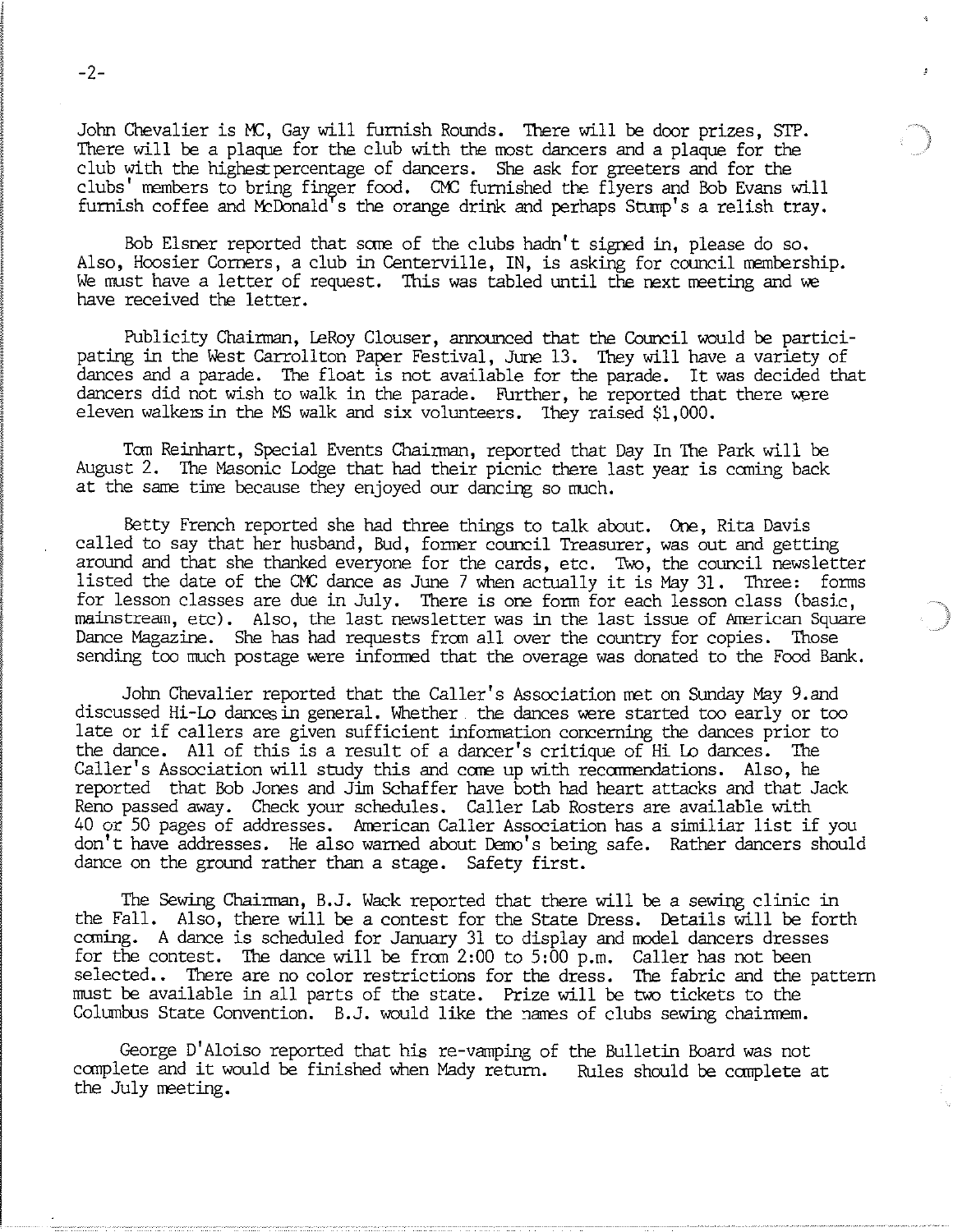Community Relations Chainman, Mona Cannell, reported on how much the various clubs have contributed to the Food Bank. MV Singles, Yellow Rockers and the Folk Dance club have all contriubted baby food and money. Mona would like each club to plan a dance with items to go to the Food Bank, a baby food dance. Also, she re-<br>ported adults that must use the Food Bank have needs of supplies such as toot adults that must use the Food Bank have needs of supplies such as toothpaste, deodorant etc. The council is the only organization that donates baby items. Also, the Curli-Q's and Grand Squares have donated two boxes of baby food and the Singles  $\$75$ . Also, Mona is working on a video tape concerning council dance Also, Mona is working on a video tape concerning council dance activities. Anything that your clubs may have on video (meetings, picnics, etc) she would appreicate it if she could use it. Also, the Ambassadors need dancers. They are going to be dancing with the Dayton Philharmonic, the World Affair, Ameri-Flora. They meet on Tuesday night, anyone interested should contact her. Howard reported that the Ambassador's will dance before the September council meeting.

Peggy Burris, from the Division of Recreation and Parks of Dayton, reported concerning the activities in the Park and the parking lot. She reported that Hills and Dales Master Plan is being developed. There will be new landscaping in the park. After doing a survey, they found that the park is under utilized. They will be renovating shelters, restoring trails, etc. But more to the dancers interest there will be parking behind the Pavilion when finished and the expansion of the restaurant. The Pavilion walls will remain up until all the dust is settled. The new parking will give 50 new spaces with a turnaround. Landscaping will be done around the parking lot, trees replaced. She reported that there is no risk to the Pavilion and that golfers do not have keys. The 2x4's Outhouse race will go as planned with the city closing off part of the parking lot that evening, June 6.

Len Cannell reported that mini Legacy will be held October  $2,3$  and  $4$  in Columbus at the Lenox Inn. It will be the 14th year. It is felt that State Friendship Badges rules are not being understood. A list of clubs eligible to sign for that will be forthcoming in the council newsletter. When they do, please become familiar with them in the event some one calls.

Jo Bonnell, State Corp. delegate reports that too couples from MVDC have been around the state five times with their Friendship Badges. They are: Bud and Millie White from Double H and Dave and Susan Decker from Curli-Q's. Jo further reported that dancers from five clubs attended the March Leadership Conference, thirty people. Those represented and given awards were: Singles, Double H, Curli-Q's, Honey Bees and the KittyHawks. A Leadership Conference is planned for next Spring, and Jo is Further, she discussed the Lima Honoree Dance and Luncheon. Announced that August 15 was Square Dance Day at the State Fair. If you would like to charter a bus that will take you to the Rhoades Bldg and be discharged at the door, let the council know. Information was given out in your packets tonight concerning writing to State Representatives and Senators regarding making Square Dancing the State Folk Dance. Square Dancing is getting a lot of attention with Ameri-Flora and the National Convention both in the state. September 5 is Square Dance Day at Ameri-Flora. They are expecting 160 dancing all day. The governor will be there that day.

The President announced that Dayton 8's, Dayton Contra and Cardinal Squares will serve refreshments at the July hospitality hour.

-3-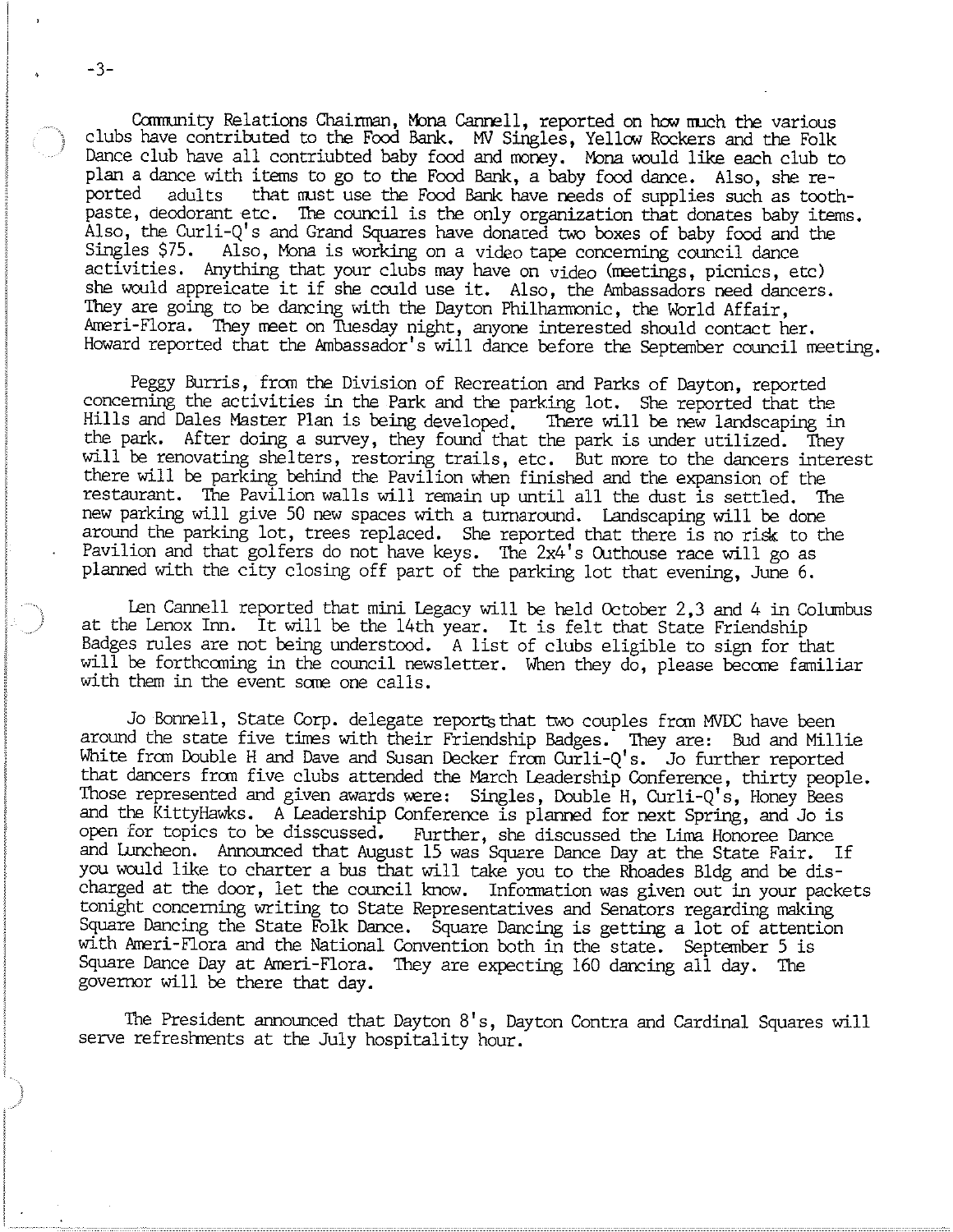Dave Decker reported on the progress of the buses going to Ameri-Flora. The Round Dance bus has been cancelled and re-scheduled for September 5. Dave ask for a motion that we do this and the motion was made and seconded. Motion passed. There were 77 who had signed up for the buses that were cancelled. David will give these people the first crack at the 90 seats on September 5. Anyone driving up on their own must pass through the entertainment gate. You are ask to wear old shoes. Round dancing has been moved to a stage with a wooden floor. Squares will be on concrete. Four buses in July are sold out, riders will be notified by the end of the month.

Remarks by clubs on special dances.

There being no further business, the meeting was adjourned at  $8:32$  p.m.

Respectfully submitted,

This Malorey

-4-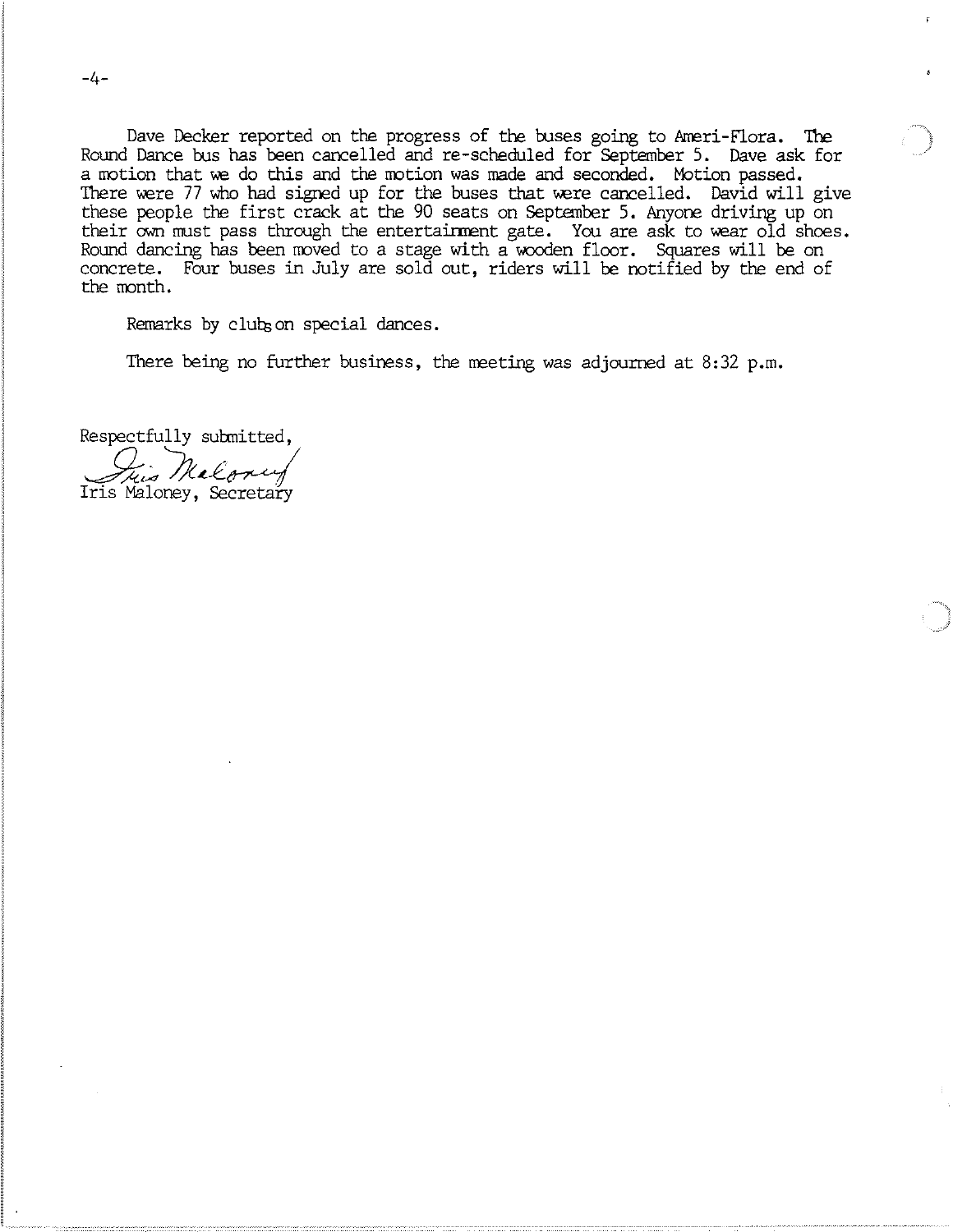## COUNCIL ATTENDANCE· May 12, 1992

 $\mathfrak{g}$ 

 $\epsilon$ 

 $\mathcal{A}$ 

and the second

| <b>Adventure Squares</b>          | Joe & Nancy Abell             | 859-3384    |                   |
|-----------------------------------|-------------------------------|-------------|-------------------|
| <b>Buckeye Squares</b>            | <b>Betty Helwig</b>           | 278-8553    | BH                |
| <b>Cardinal Squares</b>           | Nadine Zerkle                 | 964-8730    | <b>WAS</b>        |
| Center Rounds                     | Kenn & Mary Carol Meyer       | 433-8628    | <b>KRM</b>        |
| Circle Eight Square Dance Club    | Jean Bruce                    | 898-3581    | $_{\rm JB}$       |
| Clinton County Country Squares    | Chad & Wilma Hollon           | 783-2183    | WH                |
| Country Cousins                   | Bob & Ruth Rouster            | 422-1506    | BR                |
| Curli-Q Dance Club                | <b>Susan Decker</b>           | 890-0611    | SD.               |
| Date'N 8's                        | Glenn Wick                    | 299-5029    | GW                |
| Dayton Clog Dance                 | Linda K. Smith                | 376-2480    |                   |
| Dayton Contra Dance Club          | Len Cannell                   | 294-1647    | $\mathbf C$       |
| Dayton Square Dance Club          | Gene & Carol Willis           | 426-4947    | GW                |
| Dayton Whirlaways                 | Connie & Ed Hunter            | 253-4539    | <b>BLD</b>        |
| Double H Squares                  | Opal Wooddell                 | 233-8147    | DE                |
| E-Z Rounds                        | John Roasa                    | 885-4428    | JR                |
| Gem City Squares                  | Deborah Derksen               | 435-7430    | DAD               |
| Golden Squares                    | Marge Floyd                   | 252-3050    | DA                |
| Good Times                        | <b>Barb Jobe</b>              | 399-2379    |                   |
| <b>Grand Squares</b>              | Dick Brechak                  | 836-5125    | <b>JEG</b>        |
| Honey Bee Squares                 | Robert & Adelheid Price       | 874-3782    | <b>RDP</b>        |
| Just-A-Mere Squares               | Gordon & Phyllis Stephens     | 836-2251    |                   |
| Kittyhawk Squares                 | Hank & Liz Gladney            | 429-0325    | Лſ                |
| Lake Choctaw Twirlers             | John & Virginia Sesslar       | 462-8803    | <b>JWS</b>        |
| Lewisburg Promenaders             | John & Shirley Hickle         | 962-4164    | <b>JSH</b>        |
| Matinee Mainstreamers             | Marguerite Frederick          | 299-8025    | MF                |
| Merry Mixers                      | Grady McManus                 | 294-4075    | GIB               |
| Miami Valley Callers' Association | John & Gay Chevalier          | 275-7694    | JRC               |
| Miami Valley Folk Dancers         | Pat Gehring                   | 836-8515    | PG                |
| Miami Valley Round Dance Club     | Merle & Evelyn Steiner        | 275-1727    | <b>MAS</b>        |
| Miami Valley Singles              | LeRoy Clouser                 | 323-8444    | <b>LEC</b>        |
| National Carousel #114            | Mady & George D'Aloiso        | 848-4820    | GD                |
| Ohio Valley Clogging Club         | Bobbie & Dewey Paul           | 298-3504    |                   |
| Open Squares                      | <b>Bob Frederick</b>          | 299-8025    | BF                |
| Piqua Square Dance Club           | Robert & Joy Scheer           | 773-7872    | <b>RSJS</b>       |
| Rounds by Jobe                    | Chuck Jobe                    | 399-2379    |                   |
| S'Allemande Square Dance Club     | Ray & Pat Jacobsen            | 964-0209    | <b>FRJ</b>        |
| <b>Shooting Stars</b>             | Jim & Ann Davis               | 879-0227    | JD                |
| <b>Silver Squares</b>             | Eileen Robinson               | 279-0945    | ER                |
| Springfield Road Runners          | Barbe & John Cook             | 435-9708    | <b>BIC</b>        |
| Squares A Go-Go                   | Clarita Maples                | 277-7477    | CM                |
| St. Clair Squares                 | Stefanie Price                | 456-1334    |                   |
| Super B Squares                   | Elmer & Mary Ann Lonsert      | 253-1269    | <b>BD&amp;TD</b>  |
| Swinging 8's                      | Larry & Shirley Studebaker    | 836-6448    | SS                |
| <b>Swings 'N Things</b>           | Mona Cannell                  | 294-1647    | MAC               |
| Twin Base Squares                 | Gene Rahrig or Betty Betscher | 864-7411(G) | BB & GR           |
| Two By Four Square Dance Club     | Libby & Al Jones              | 293-6878    | D&PJ              |
| Vandalia Round Dance Club         | Hersh & Millie Bourne         | 898-5006    | HB                |
| <b>Washington Squares</b>         | Betty & Jack Baker            | 434-9501    | <b>JB&amp;BEB</b> |
| <b>Wheeler Dealers</b>            | Imogene Fletcher              | 433-1541    | <b>AES</b>        |
| <b>Wright Patters</b>             | Bob & Theresa Curtner         | 429-4165    | TC                |
| Xenia Hospitality Squares         | Jack & Mildred Huffman        | 372-2773    | JH                |
| Yellow Springs Yellow Rockers     | Ted & Becky Campbell          | 767-1213    | HTC               |

 $\sim 100$  km s  $^{-1}$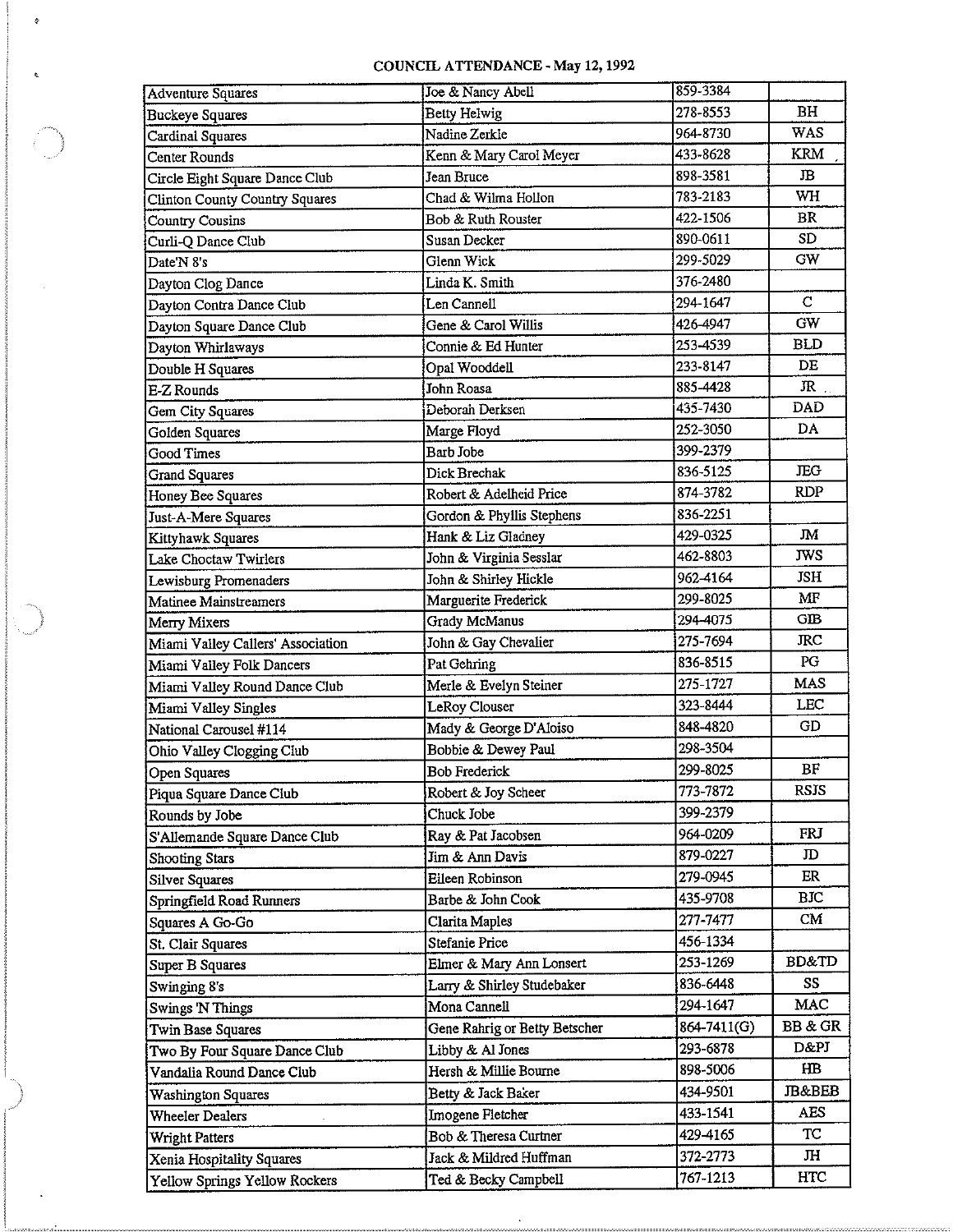$\sim$ 

 $\sim$ 

|                                   | 1991<br><b>FULL YEAR</b> |               | 1992             |               |                     |
|-----------------------------------|--------------------------|---------------|------------------|---------------|---------------------|
|                                   |                          |               | <b>FULL YEAR</b> | <b>ACTUAL</b> |                     |
|                                   | <b>BUDGET</b>            | <b>ACTUAL</b> | <b>BUDGET</b>    | <b>PERIOD</b> | <b>YEAR-TO-DATE</b> |
| <b>BALANCE AS OF:</b>             | Mar 11, 1992             |               |                  | \$1,691.89    |                     |
| <b>RECEIPTS:</b>                  | \$14,250.00              | S14,266.79    | \$14,250.00      | \$3,127.92    | \$7,716.59          |
| GEMoney transfer of principal     |                          |               |                  | \$0.00        | \$328.92            |
| Reduce for tfr. counted as income |                          |               |                  | \$0.00        | \$0.00              |
| <b>DISBURSEMENTS:</b>             |                          |               |                  |               |                     |
| <b>EDUCATION</b>                  | \$5,090.00               | \$5,526.08    | \$5,090.00       | \$960.63      | \$2,564.46          |
| <b>PUBLICITY</b>                  | \$3,100.00               | \$3,438.97    | \$3,100.00       | \$812.25      | \$1,216.28          |
| <b>HONORS &amp; BADGES</b>        | \$2,325.00               | \$2.017.20    | \$2,325.00       | \$305.44      | \$481.94            |
| <b>COMMUNICATIONS</b>             | \$1,775.00               | \$1,347.02    | \$1,775.00       | \$430.84      | \$669.19            |
| <b>MISCELLANEOUS</b>              | \$4,560.00               | \$5,499.10    | \$4,560.00       | \$79.56       | \$1,401.58          |
| <b>TOTAL DISBURSE.:</b>           | \$16,850.00              | \$17,828.37   | \$16,850.00      | \$2,588.72    | \$6,333.45          |
| <b>BALANCE FORWARD:</b>           |                          |               |                  | \$2,231.09    |                     |
| <b>TOTAL FUNDS AVAILABLE:</b>     |                          |               |                  |               |                     |

| \$82,720.93 |
|-------------|
| \$10,000.00 |
| \$7,895.10  |
| \$52,594.74 |
| \$10,000.00 |
| \$2,231.09  |
|             |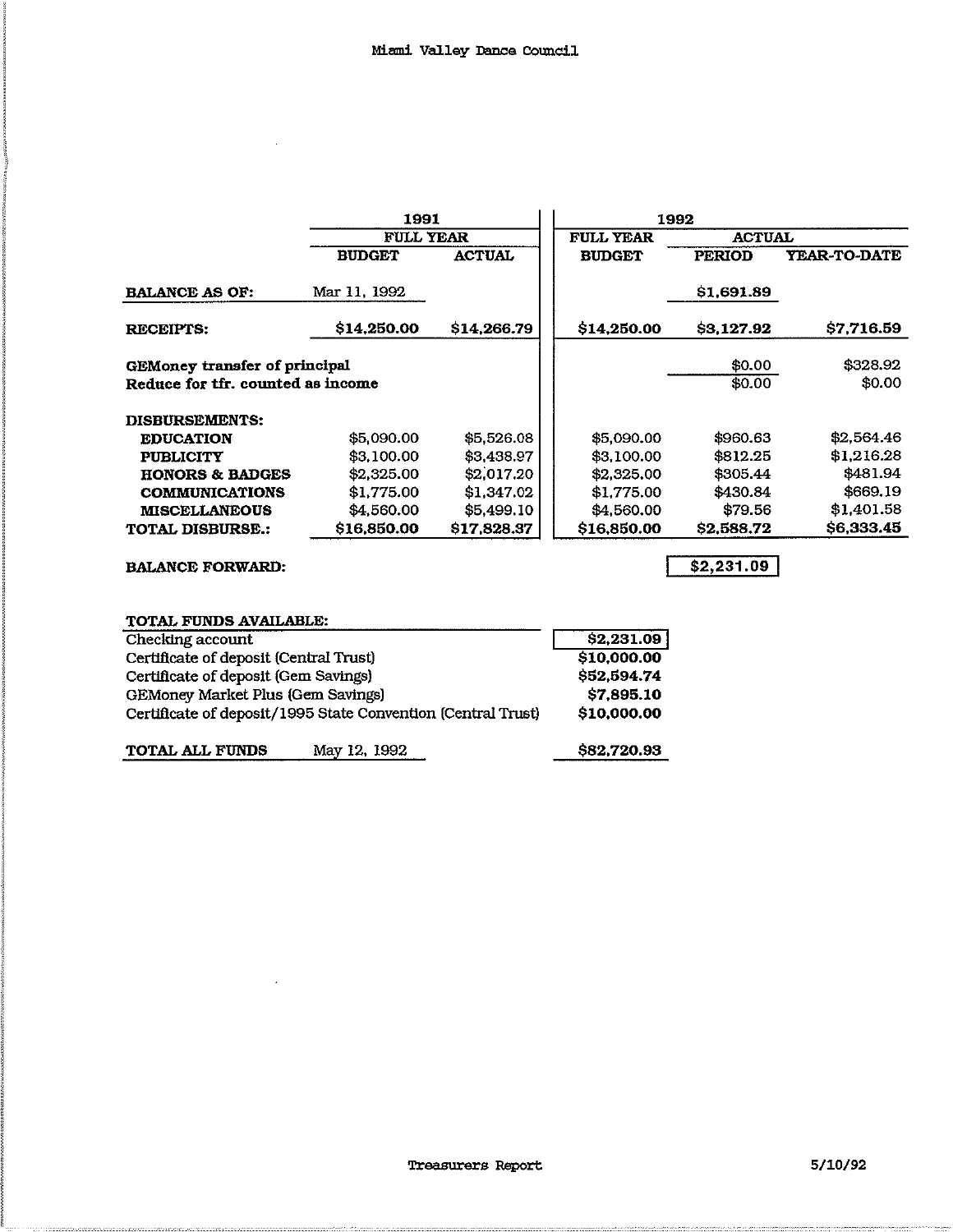## Miami Valley Dance Council

|                                                                    | 1991             |               | 1992             |               |                     |
|--------------------------------------------------------------------|------------------|---------------|------------------|---------------|---------------------|
|                                                                    | <b>FULL YEAR</b> |               | <b>FULL YEAR</b> | <b>ACTUAL</b> |                     |
|                                                                    | <b>BUDGET</b>    | <b>ACTUAL</b> | <b>BUDGET</b>    | <b>PERIOD</b> | <b>YEAR-TO-DATE</b> |
| <b>BALANCE AS OF:</b>                                              | Mar 11, 1992     |               |                  | \$1,691.89    |                     |
|                                                                    |                  |               |                  |               |                     |
| <b>RECEIPTS:</b><br><b>Lesson Classes</b>                          | \$1,800.00       | \$1,670.00    | \$1,800.00       | \$761.00      | \$1,473.30          |
| Plus Dances                                                        | \$2,200.00       | \$1,652.00    | \$2,200.00       | \$0.00        | \$0.00              |
| Interest                                                           | \$5,000.00       | \$5,185.84    | \$5,000.00       | \$776.92      | \$1,728.29          |
| Convention                                                         | \$3,000.00       | \$3,000.00    | \$3,000.00       | \$0.00        | \$2,600.00          |
| Hearing & Speech                                                   | \$1,300.00       | \$1,665.95    | \$1,300.00       | \$0.00        | \$0.00              |
| Club Insurance                                                     | \$450.00         | \$450.00      | \$450.00         | \$330.00      | \$450.00            |
| Other                                                              | \$500.00         | \$643.00      | \$500.00         | \$1,260.00    | \$1,465.00          |
| TOTAL RECEIPTS:                                                    | \$14,250.00      | \$14,266.79   | \$14,250.00      | \$3,127.92    | \$7,716.59          |
| GEMoney transfer of principal<br>Reduce for tfr. counted as income |                  |               |                  |               | \$0.00<br>\$0.00    |
| <b>DISBURSEMENTS:</b><br><b>EDUCATION:</b>                         |                  |               |                  |               |                     |
| Lesson Classes                                                     | \$2,400.00       | \$3,551.52    | \$2,400.00       | \$917.36      | \$2,407.69          |
| <b>Plus Dances</b>                                                 | \$1,960.00       | \$1,404.30    | \$1,960.00       | \$0.00        | \$0.00              |
| Travel - Delegates                                                 | \$200.00         | \$203.25      | \$200.00         | \$0.00        | \$93.50             |
| Leadership                                                         | \$500.00         | \$347.01      | \$500.00         | \$43.27       | \$43.27             |
| Other                                                              | \$30.00          | \$20.00       | \$30.00          | \$0.00        | \$20.00             |
| <b>TOTAL</b>                                                       | \$5,090.00       | \$5,526.08    | \$5,090.00       | \$960.63      | \$2,564.46          |
| <b>PUBLICITY:</b>                                                  |                  |               |                  |               |                     |
| Printing                                                           | \$1,500.00       | \$1,402.52    | \$1,500.00       | \$256.58      | \$256.58            |
| Conventions                                                        | \$0.00           | \$436.00      | \$0.00           | \$0.00        | \$0.00              |
| Demos                                                              | \$650.00         | \$805.56      | \$650.00         | \$90.00       | \$289.03            |
| <b>Community Relations</b>                                         | \$150.00         | \$26.20       | \$150.00         | \$0.00        | \$0.00              |
| <b>Special Events</b>                                              |                  |               | \$0.00           | \$463.75      | \$463.75            |
| Other                                                              | \$800.00         | \$768.69      | \$800.00         | \$1.92        | \$206.92            |
| <b>TOTAL</b>                                                       | \$3,100.00       | \$3,438.97    | \$3,100.00       | \$812.25      | \$1,216.28          |
| <b>HONORS &amp; BADGES:</b>                                        |                  |               |                  |               |                     |
| Honors                                                             | \$400.00         | \$252.50      | \$400.00         | \$40.00       | \$110.50            |
| Friendship                                                         | \$400.00         | \$370.00      | \$400,00         | \$56.50       | \$104.50            |
| Other                                                              | \$75.00          | \$36.00       | \$75.00          | \$0.00        | \$15.00             |
| Honor Cples/Dinner                                                 | \$1,350.00       | \$1,327.20    | \$1,350.00       | \$141.94      | \$151.94            |
| Other                                                              | \$100.00         | \$31.50       | \$100.00         | \$67.00       | \$100.00            |
| <b>TOTAL</b>                                                       | \$2,325.00       | \$2,017.20    | \$2,325.00       | \$305.44      | \$481.94            |
| <b>COMMUNICATIONS:</b>                                             |                  |               |                  |               |                     |
| Pres./Council Mtgs.                                                | \$175.00         | \$66.48       | \$175.00         | \$45.23       | \$70.29             |
| Vice President                                                     | \$100.00         | \$0.00        | \$100.00         | \$25.15       | \$25.15             |
| Treasurer                                                          | \$100.00         | \$116.25      | \$100.00         | \$94.07       | \$154.01            |
| Secretary                                                          | \$150.00         | \$103.19      | \$150.00         | \$57.27       | \$75.91             |
| Editor                                                             | \$450.00         | \$336.30      | \$450.00         | \$119.42      | \$168.71            |
| Telephone/Equipment                                                | \$600.00         | \$686.60      | \$600.00         | \$64.70       | \$140.12            |
| Other                                                              | \$200.00         | \$38.20       | \$200.00         | \$25.00       | \$35.00             |
| <b>TOTAL</b>                                                       | \$1,775.00       | \$1,347.02    | \$1,775.00       | \$430.84      | \$669.19            |